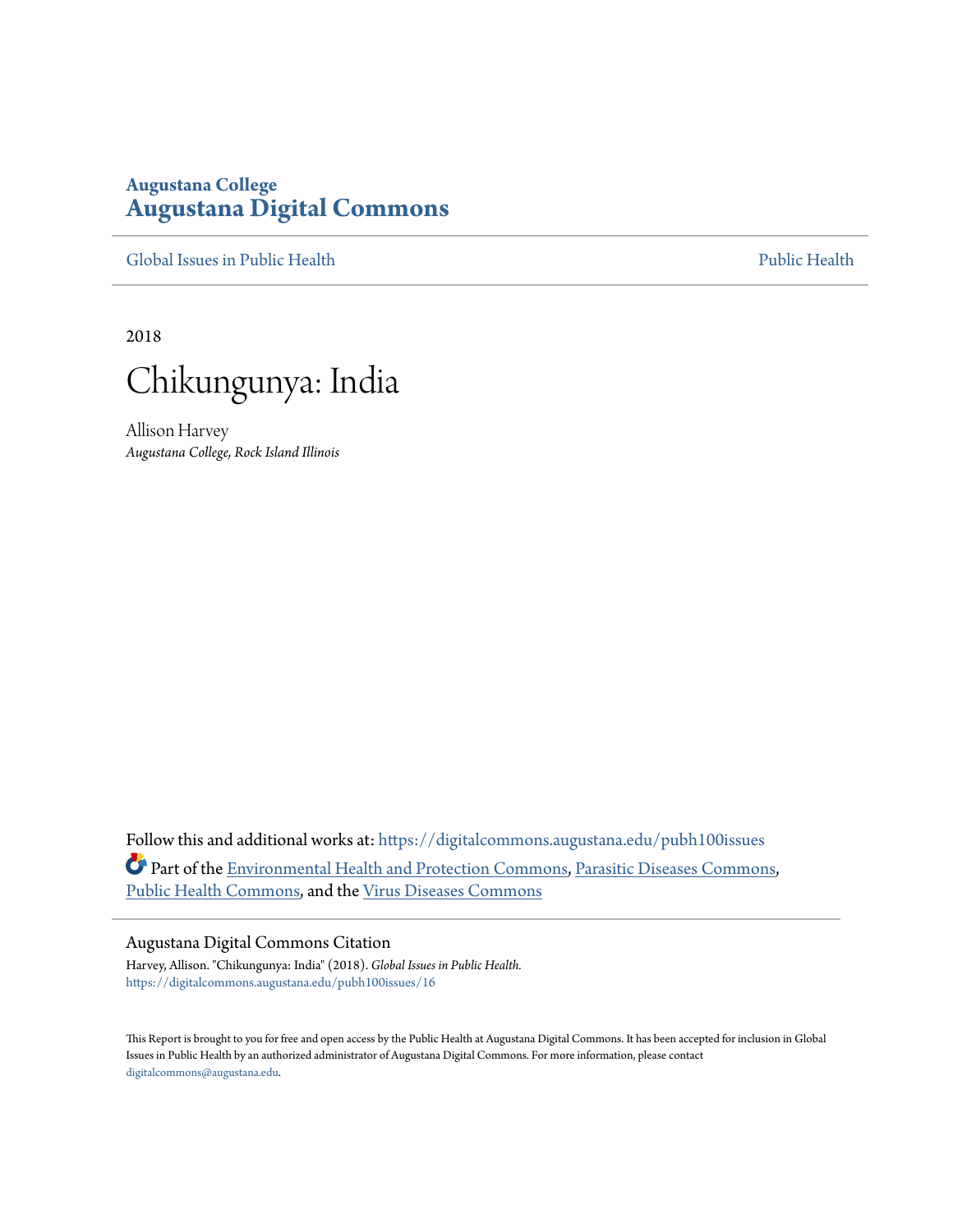## **Chikungunya**

## **India**

India is a country found in South Asia with environments from mountain ranges to fields to tropical environments. The weather is warmer than the US and rains often, keeping the country humid. The population of India is large approaching 1.3 billion people (Matthews, 2001). These factors make India's correlation with vector transmitted diseases higher because more vectors can live in those habitats, and infect a greater population



Figure 1. Shows the distribution of Chikungunya in 2017. Retrieved from https://www.cdc.gov/chikungunya/index.html

### **Description of Chikungunya**

Allie Harvey PUBH 100 Chikungunya is a communicable disease, or an infectious disease, transmissible by direct contact with an affected individual or the individual's discharges, or by indirect means. Chikungunya is transmitted to people through vectors, in this case by a mosquito (Natesan, 2018). The mosquito type that most commonly carries the virus is from the genus *Aedes aegypti* (Gokhale, Paingankar, Sudeep, & Parashar, 2013)*.* Mosquitos, including the *Aedes aegypti,* have been reported to have greater prevalence in places such as Taiwan, Brazil and Indonesia. Those places have the environmental factors, similar to India's, that mosquitos need to live in. They include proper temperature heat, heavier precipitation and enhanced vegetation. (Kraemer et al., 2015). There have also been significant outbreaks reported during rainy

seasons because mosquitos are most dense in that environment and would be more interactive with humans (Yactayo, Staples, Millot, Cibrelus, & Ramon-Pardo, 2016). India in particular has been hit hard by the chikungunya virus (Dutta, Khan, Hazarika, & Chetry, 2017). The northeast region of India holds an abundant amount of *Aedes*  mosquitos and have some of the most outbreaks of mosquito transmitted diseases such as Chikungunya (Dutta et al., 2017). The populations most at risk for more serious problems include the elderly due to their weaker immune systems and therefore the virus will be more severe (Natesan, 2018). Children are another group that suffer greatly from this disease with 51% of infected children having a global neurodevelopmental delay, compared to only 15% developing the delay, when not infected (Yactayo et al., 2016).

## **Epidemiology of Chikungunya**

Chikungunya has many symptoms that are similar to other diseases transferred from mosquitos as well, such as dengue fever. Signs and symptoms pertaining to Chikungunya include fever, aches, joint pains, chills, nausea and vomiting. A rash may occur, and in rare cases, bleeding and hemorrhaging, an escape of blood from a vessel, will be a result of the infection (Natesan, 2018). Since Chikungunya is very similar to other diseases in regards to the symptoms, additional testing is necessary to diagnose properly. Serological tests, taking a viral culture or molecular diagnostics testing are the tests commonly used in diagnosing this disease (Natesan, 2018). Chikungunya affects all age groups of both sexes equally with an attack rate of 40-85%. The elderly have a 10.6% higher change of mortality, however death is a rare occurrence with this disease if treated properly (Yactayo et al., 2016). Those affected with this disease may develop arthritis in the long term as a result